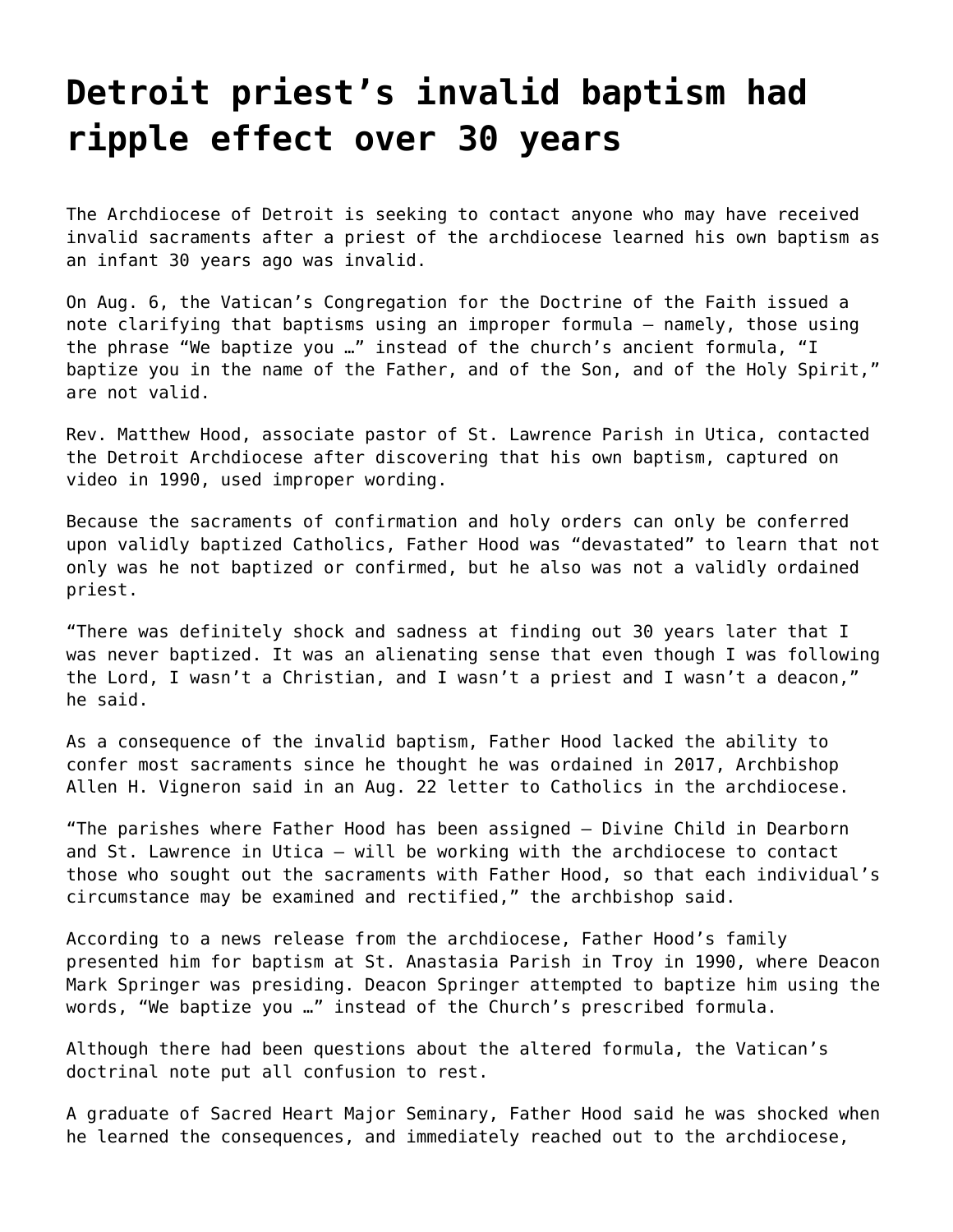which worked quickly to remedy the situation.

On Aug. 9, he was validly baptized, confirmed and received the Eucharist, and after a week on retreat, he was ordained a transitional deacon and a priest two days later on Aug. 17.

"The archbishop called me, and I could tell he was even more concerned about it than I was, and I was very concerned about it," Father Hood said. "To know of his pastoral care for me, for my vocation, was a huge grace from the very beginning."

Now, the archdiocese is attempting to contact anyone else who might have been invalidly baptized by Deacon Springer, who served at St. Anastasia from 1986 to 1999, or who received invalid sacraments from Father Hood, who served at Divine Child Parish in Dearborn from July 1, 2017, to July 1, 2020, and since then at St. Lawrence. Deacon Springer is retired and is not currently in active ministry.

Although Father Hood was not able to validly perform some marriages, celebrate Mass, grant absolution, administer confirmation or anoint the sick, any baptisms he performed are presumed valid, since a priest is not required to baptize so long as the correct formula, matter and intention are present, said Rev. Stephen Pullis, director of evangelization and missionary discipleship for the archdiocese.

"Some of the things Father Matthew did were invalid, but his baptisms were valid because you don't need to be a priest to perform baptism," Father Pullis said, although the church strongly prefers a priest or deacon except in cases of emergency. "If someone was baptized by Father Matthew, they should have no doubt their baptism was valid."

For other sacraments, people can use an online form to contact the archdiocese and find out if any action is needed. "People can submit questions, and myself or another priest will be able to accompany the individual in walking through how to understand whether this was a valid sacrament or not," Father Pullis said.

Though some might be tempted to view the matter as a technicality, the language used in conferring a sacrament is deeply important, he added.

"When someone is baptized, it's not just a symbol or recognition of something that's already happened. It's actually making a change in the person," Father Pullis said. "Because the sacraments actually bring about an effect, we have to be very precise in both the words, the form, and the matter, the objects, that we use."

"That means we have to do it in the way the Church tells us to do it," he continued. "We can't use Mountain Dew or milk instead of water, and we can't use other words, like 'I baptize in the name of the Creator …' or 'We baptize